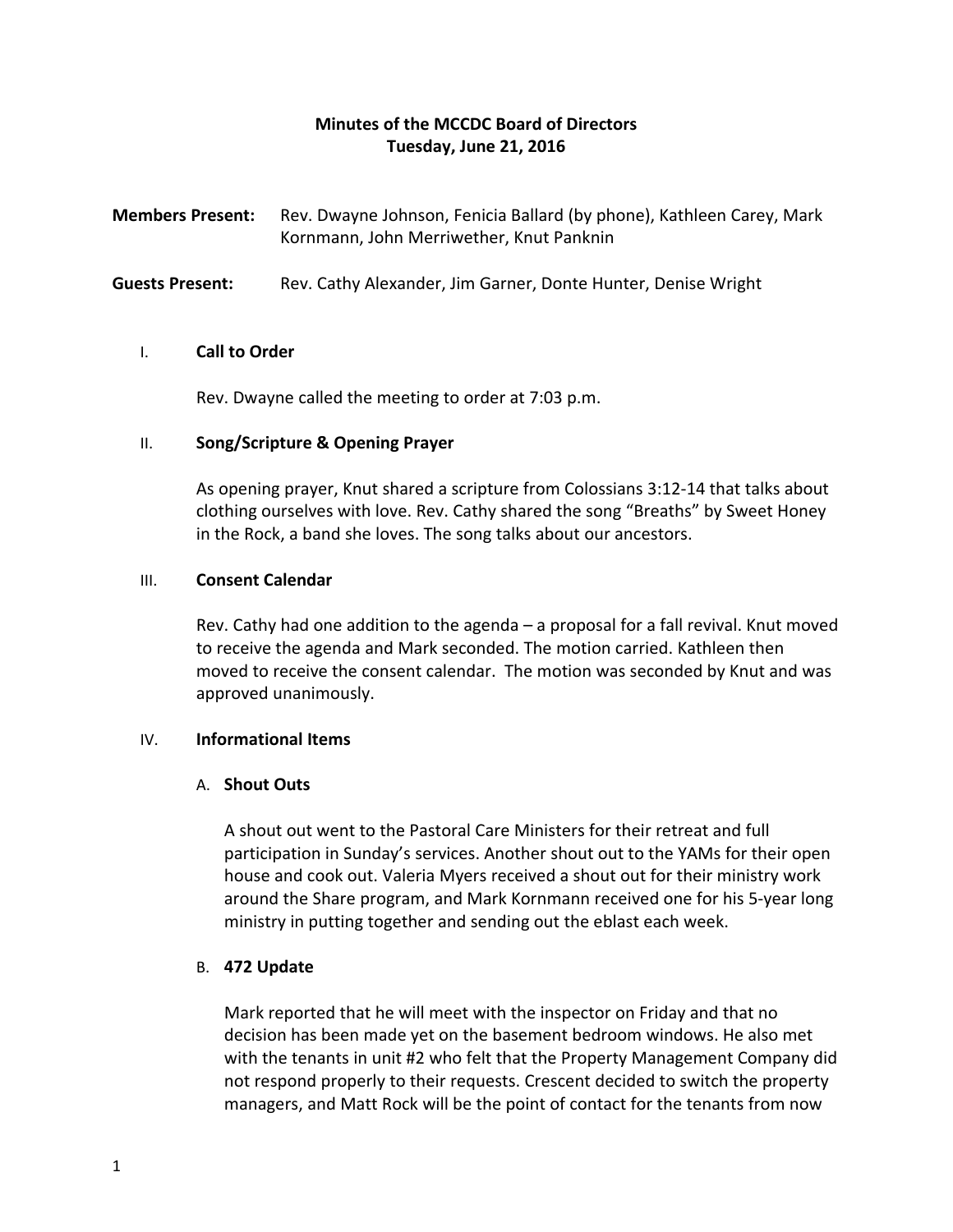on. They had several issues with package deliveries, security outside of the building, doorbells, and parking. Mark bought two wireless doorbells and Dennis will look into installing an automatic lock at the main entrance door. Mark asked the Board to remind congregants and church facility users not to use or block the parking spaces for 472. Mark will also meet with Lance for access to the rental portal and to reconcile accounts and deposits. Lance will then do the split of rental income into mortgage, maintenance and reserves.

### C. **Trustees**

Jim Garner gave an update from the Trustees. He informed the Board that Brian Scott would step down after fulfilling his three-year term as a Trustee, effective August  $1<sup>st</sup>$ . He and the Board thanked Brian for his excellent service. Brian will serve as a "Trustee Emeritus" to provide institutional knowledge, and he also looks into other ways of serving MCCDC.

One big issue is the gate repair. The contractor, Bini Iron Works, has been on site but is not very responsive. The Trustees are escalating communication with them. If the contractor does not start work in the next few days, the Trustees will consider contracting out of the agreement and requesting the deposit down payment that had been made by The Food Bank (50 percent of the projected costs).

Another project is the roll out and announcement of the gender-neutral restrooms. The restrooms on the entrance level will have no locks at the main entrance and will be used by all genders equally. Signage will be provided to inform users of the change and the set-up of the restroom. The lower level restrooms will remain single use restrooms. The Trustees recommend an education and info campaign announcing the change to the congregation. They will also be available for questions and comments.

Rev. Cathy said that she is in favor of the switch as presented but also reminded the Board and Trustees that the implementation proposal is different from the original plan to turn all bathrooms into single use restrooms. Therefore, we need a good communication campaign. In order to facilitate this, she has set up an email account for the Trustees.

Kathleen wanted to know why the Trustees decided to change the original proposal. Jim said that there were different reasons – there was strong support from Trustees for a true gender-neutral facility and there were pragmatic reasons. Having all single-use restrooms would limit the number of people who can use the restroom at the same time. We also would have to replace bathroom doors on the main level and there are already single-use restrooms available downstairs.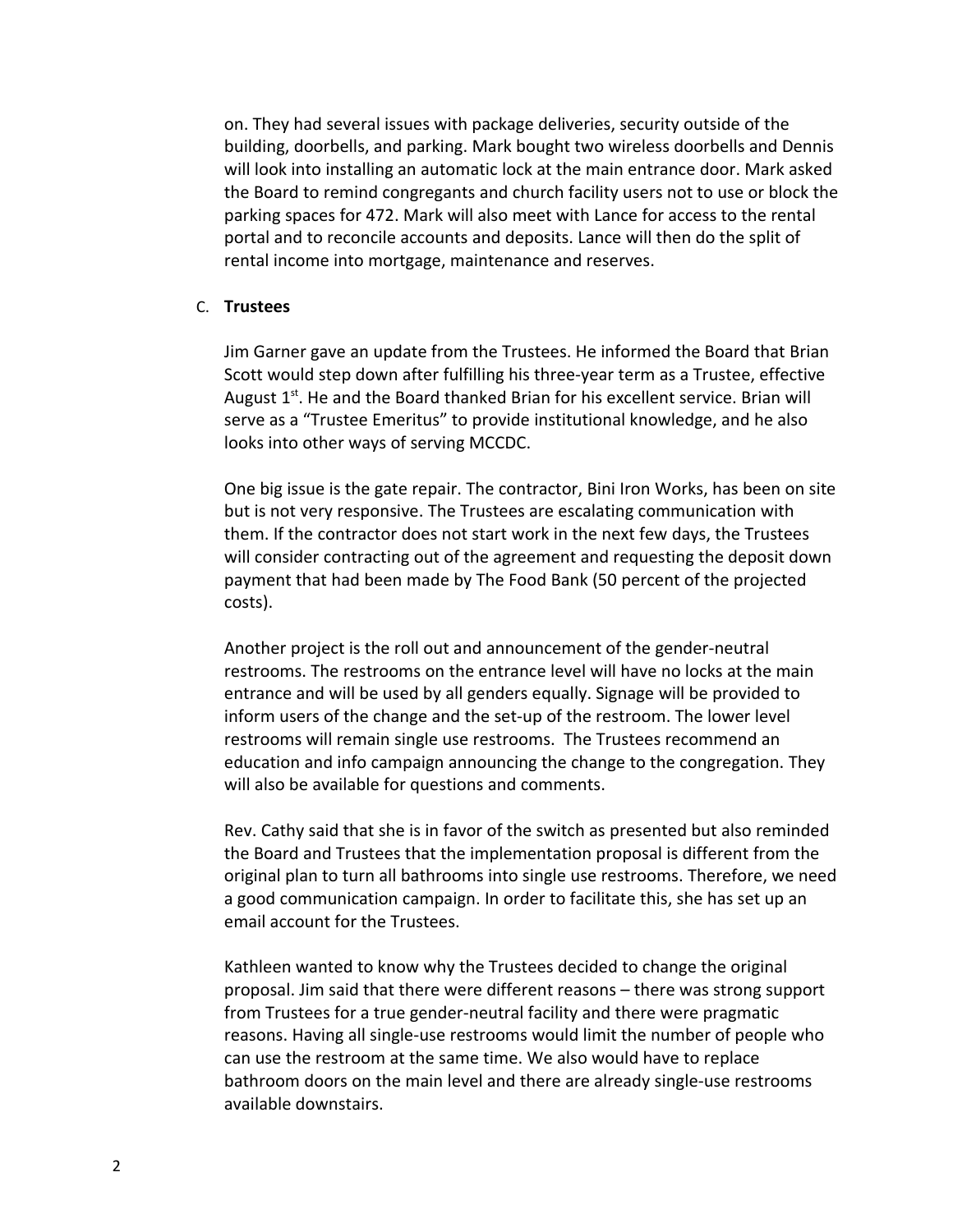Rev. Dwayne favored an abbreviated communication campaign that could start on July 17<sup>th</sup>. The change would be implemented on Sunday, August  $7<sup>th</sup>$ . He also suggested good signage similar to the one that Open Doors MCC uses for their gender-neutral facilities (so people know what set-up they walk into). Mark said that he expects pushback from some members in the congregation and that the basement restrooms need to be well cleaned and stocked. There should also be people at hand at the 11am service for the Sunday of the implementation.

Another issue that Brian alerted the church of was the imminent closing of a unit in the condo building in the back (462 Ridge St NW). In our MOU with the builder, there was a stipulation that the construction company, in exchange for using the church parking lot as drive way for construction, will resurface and align the entire parking lot, once construction was finished. However, that has not happened yet. Additionally, we need amended and recorded easement documents as the original easement showed four contiguous parking spots for that building. Today, there are two times two parking spots with limited hourly use for condo owners. Rev. Cathy said that she would follow up with the construction company regarding the pavement, and Mark will call the title company to make sure that the owner advises the condo buyer of the easement regulations before closing.

Kathleen also asked the Trustees to look into whether the city would replace the tree that they have cut down in front of the church on Ridge Street.

#### D. **Treasurer's Report**

John presented P&L reports for January through June 16, 2016, and also a balance sheet as of June 30<sup>th</sup>. The combined P&L showed a positive balance of \$1,416 as of June  $16<sup>th</sup>$ . The total for the checking account, including Eagle Bank money, was \$85,922.

He also said that the Finance Committee (John Merriwether, Tammy Orebaugh, Tim Hassett, and Phil Helbling) would meet on July  $3<sup>rd</sup>$  and that they will discuss the 2017 budget.

Mark asked for the General Account balance and wanted to know why we dropped from about \$20k to about \$10k if the income for the month was positive. He asked whether we changed reporting, and if we paid denominational tithes on the money that was fundraised for the  $45<sup>th</sup>$ anniversary.

Rev. Cathy affirmed that we paid tithes on the profits, but that income from the 45<sup>th</sup> was still accounted for in the stipulated accounts and does therefore not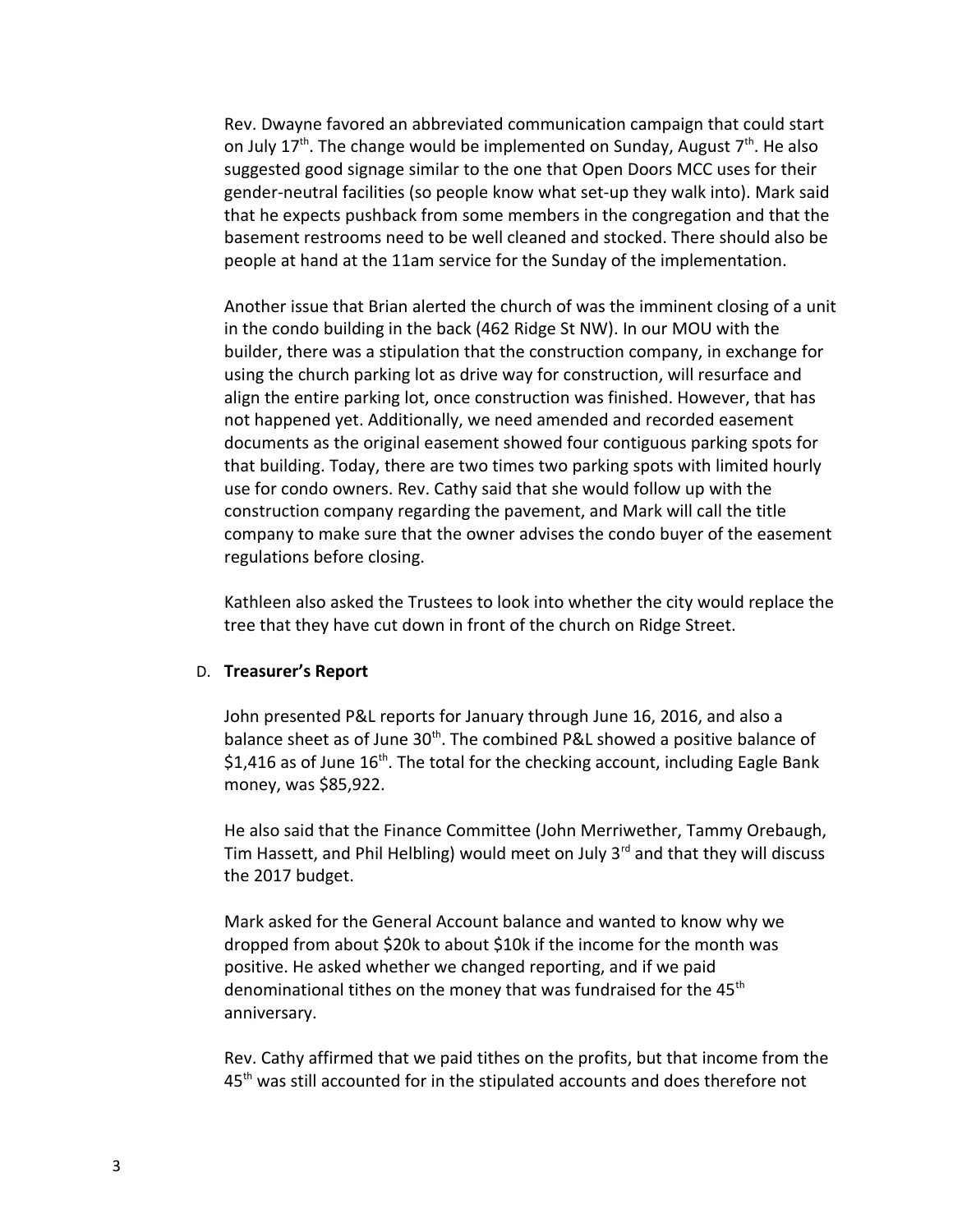show in the checking account. John said that one large factor for the drop was the tithes of about \$5,000.

Mark asked to watch check requests this week as there will be one more payroll on Friday and that the check for the denomination should be held.

## E. **45th Anniversary**

Rev. Cathy gave a closing report on the  $45<sup>th</sup>$  Gala. She said that total revenue was \$27,192, and that expenses were about \$23,889. A net profit of \$3,303 will be transferred into the General Fund. Mark added that were also still \$500 to collect from pledge cards.

Rev. Cathy also reported on the cruise bid. The original bidder had stepped back from his commitment, and Rev. Dwayne and Cathy have spoken to him to ask him to at least make up the purchase price and make a donation to the church. She also went to lower bidders but no one has stepped up at this point.

The photographer has provided pictures and a video with photos, and the  $45<sup>th</sup>$ activities continue with a columbarium project and other history pieces.

Kathleen expressed her deep frustration with the bidder. She asked Pastor Dwayne to have a strong conversation with him. The bidder was upping bids that night, he got credit for it, and we cannot let him walk away. What is more, the church needs the money, and he should be at least responsible for the Delta.

Denise said that she would ask friends who might want to go on this cruise. There is a group of her friends who are going already, and she might find one more person. If that does not work out within the next week, the church will have a silent auction in the eblast. The certificate for the cruise needs to be redeemed by August  $1<sup>st</sup>$ .

#### F. **Follow Up from Congregational Forum**

Rev. Dwayne thanked Mark for creating an eblast for a congregational input on the candidates for clergy and lay positions as well as the Moderator's position up for election at General Conference.

He also presented edited guiding statements, based on the congregational feedback. The three main concerns were around the words "co-creator", "progressive" church and reflecting "Jesus" more prominently in the document.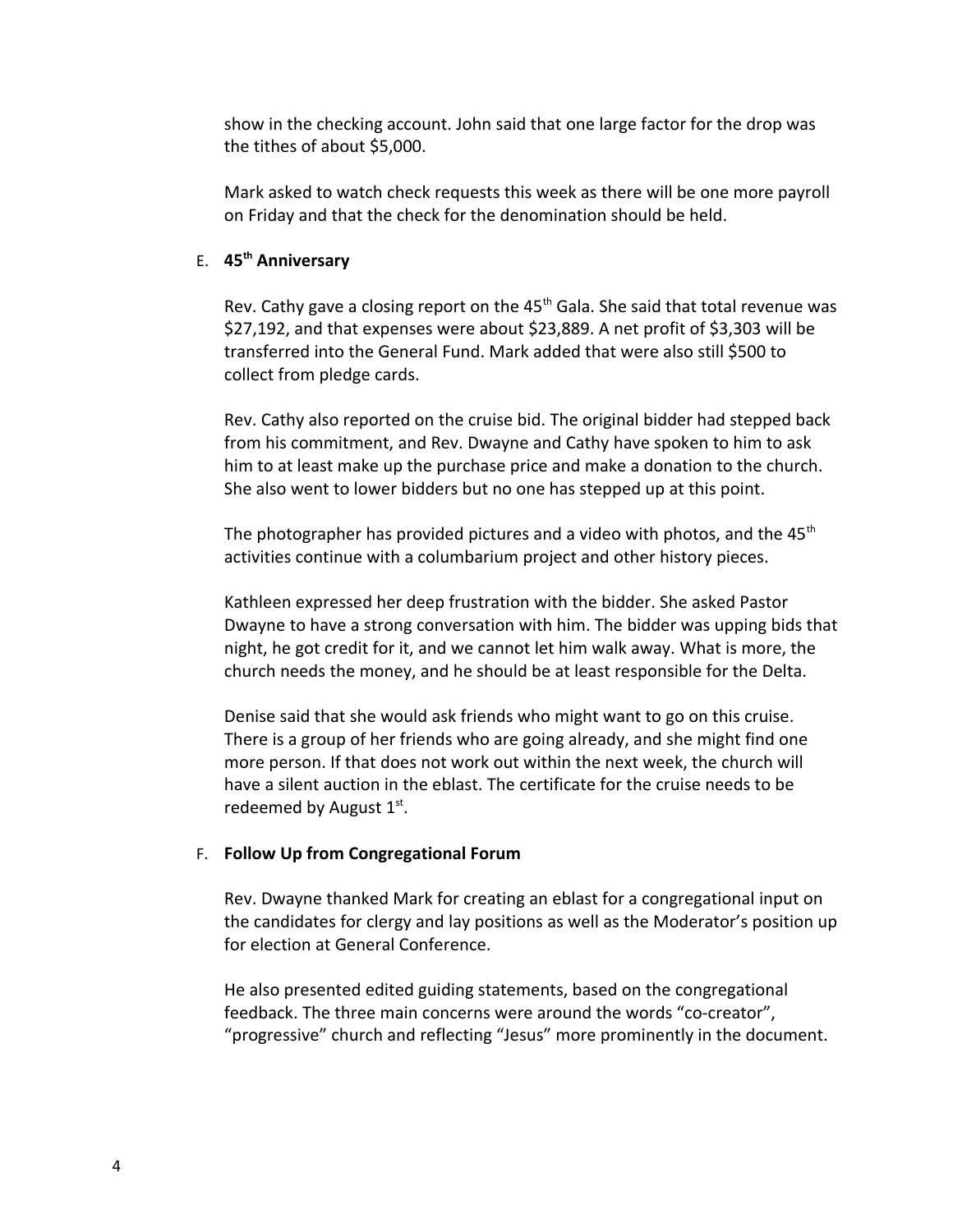The new mission statement reads: "We are creating a powerful inclusive spiritual community, working with God to make a positive difference". Under the section "We are called to", he added:

- Be fully engaged in our own spiritual growth and giftedness.
- Follow the call of Jesus to "come, taste and see", inviting all to the open table of Jesus' beloved community.

The section "Growing from the Inside Out" was edited and reads now: "As we live into this vision, we will inspire people to discover and develop their talents. […] We will equip them for Spirit-led ways of service to make a positive difference in the lives of others".

The section "Becoming a Spiritual Force" reads: "Empowered by the Holy Spirit we share […]".

Mark asked whether the edited version addresses Johanna Hardy's main concerns. Rev. Dwayne affirmed that it addresses her primary concerns.

Mark moved to adopt the guiding statements as amended by Rev. Dwayne and to present them for a vote at the Congregational Meeting on July  $17<sup>th</sup>$ . Kathleen seconded and the motion was approved unanimously.

Mark also said that we would need to communicate with the congregation how the new guiding statements will move us forward and be implemented. That discussion needs to be part of the Congregational Meeting. Rev. Dwayne added that he is working on making it more engaging for the congregation as well.

#### G. **Bylaws Committee**

Knut said that he would put together the Committee after his return from vacation in July. He will also make sure that proposals to amend the Bylaws will be placed before the Congregational Meeting by a majority vote of the Board taken at least 30 days before the Congregational Meeting, as laid out in the current Bylaws.

#### V. **Discussion/Voting Items**

#### A. **Endorsement Tom Simmons**

Rev. Dwayne presented an endorsement letter for former intern Tom Simmons. The letter states that the BoD of MCCDC endorses Tom Simmons for ordination with the Metropolitan Community Churches. Mark moved to endorse Tom Simmons as laid out in the endorsement letter and Kathleen seconded. The motion was approved unanimously.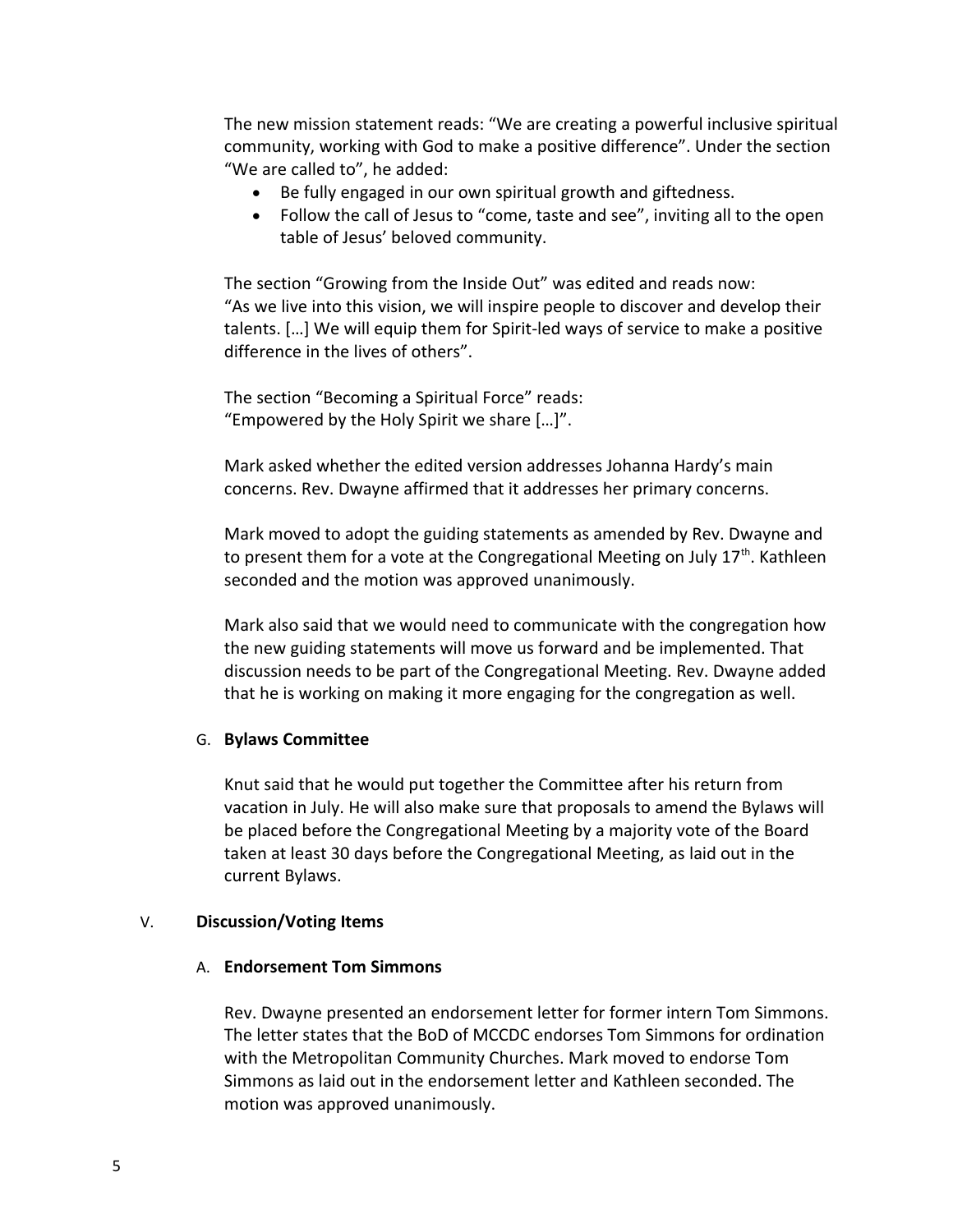### B. **Clothes Drive Fundraiser**

Rev. Cathy presented a fundraising idea from Dan Ezell and Michael Alexander. The firm "Donation Drive" offers a fundraising tool to raise money by collecting gently used clothing, accessories, and household items. The drive would run for 2-3 weeks in July, where congregants give and contribute in kind items. With the fundraiser, they can clean out their closets and help the church get revenue. "Donation Drive" provides promotional materials and will pay MCCDC by the pound for goods collected. They will either pick items up from the church after completion of the drive or  $-$  if we do not collect enough  $-$  give us money to rent a truck and drop off the items ourselves at their MD location.

Mark moved to approve the clothing drive fundraiser as outlined in Rev. Cathy's proposal. Knut seconded and the motion was approved unanimously.

## C. **Movie Fundraiser**

Rev. Cathy presented a second fundraising idea – a movie fundraiser, showing the movie "Chely Wright: Wish Me Away", about a country singer and her journey after coming out.

The fundraiser would be done in cooperation with UCLA. The only stipulation they have is that we show the movie publicly and do marketing together. We would have to charge \$10 per ticket, and sales income would be split between UCLA and MCCDC. We would have to use our own media outlets (eblast, website, bulletin, free ads in Blade), and UCLA would use theirs. There are no overhead costs, as we have the equipment to show the movie and staff time would be allocated accordingly. The proposed date for the movie screening is September 10 $^{\text{th}}$ .

Mark moved to approve the movie fundraiser as outlined in Rev. Cathy's proposal. Knut seconded and the motion was approved unanimously.

## D. **Revival Proposal**

One idea from the Congregational Listening Posts that received a lot of verbal support was a revival to address spiritual engagement, connections, and reignition. Rev. Cathy and Rev. Dwayne reached out to a potential preacher for the weekend, and suggested a date in September.

## The tentative schedule is

 Friday, September 23: prayer, fasting, praise service led by Pastoral Care team